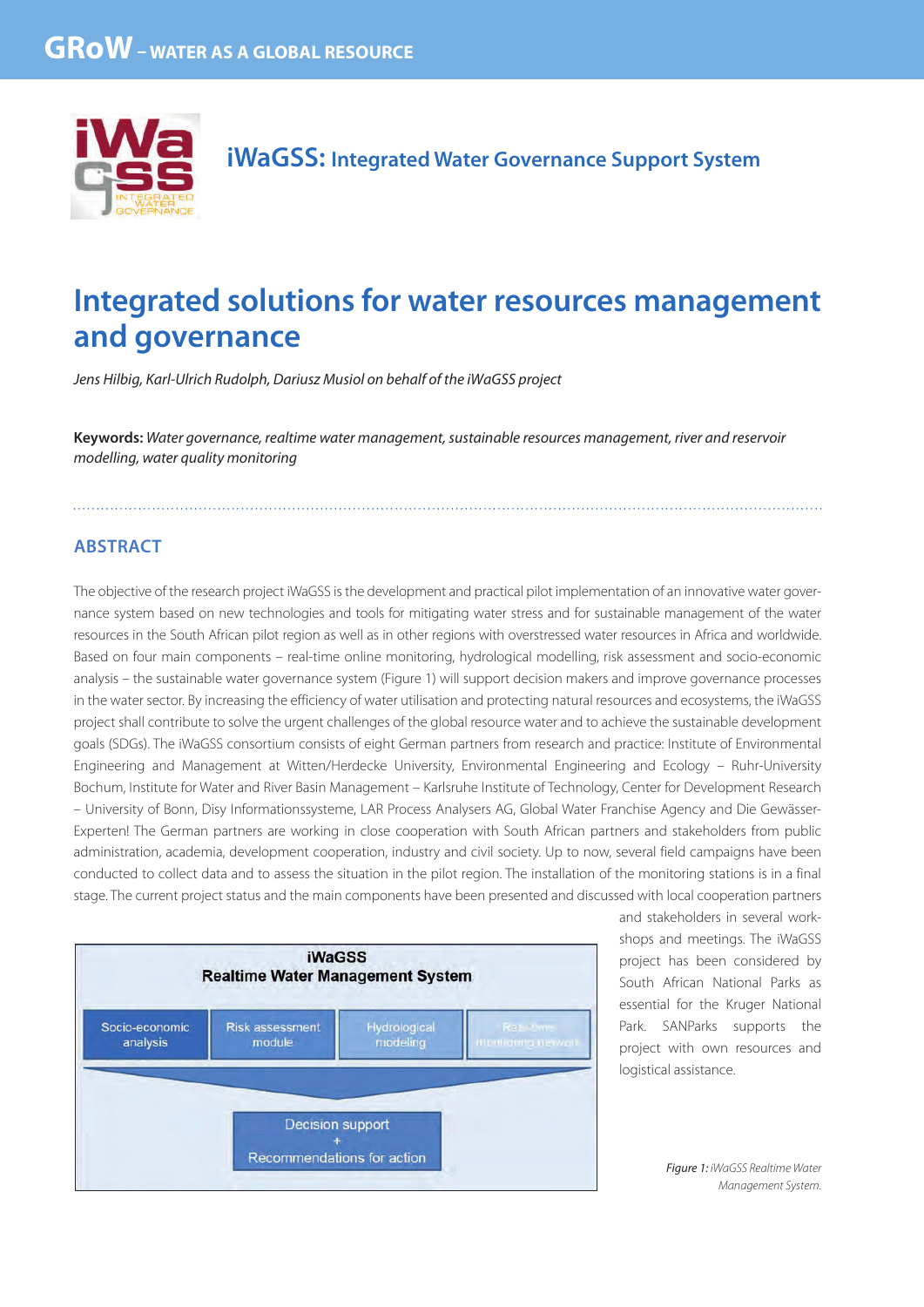## **INTRODUCTION**

The Lower Olifants sub-catchment in South Africa has been chosen as the primary iWaGSS demonstration area including the Phalaborwa pilot zone (Figure 2). This pilot region has been selected in close cooperation with South African partners and stakeholders because the development of the region in terms of its ecological diversity and sustainability as well as economic progress and social stability is particularly vulnerable to water-related problems, including transboundary water issues. Thus, the chosen area can be seen as representative for other basins and should be appropriate to proof scalability and transfer of research and innovation results to other regions.



Figure 2: iWaGSS pilot zone.

Water uses and economic activity in the Olifants basin are diverse and range from mining, power generation, metallurgic industries, irrigation, subsistence agriculture and ecotourism. The Lower Olifants sub-catchment is part of the UNESCO Kruger to Canyons Biosphere Reserve. This region – which includes the world renowned Kruger National Park (KNP), rural and peri-urban areas, copper and phosphate mining, subsistence and commercial farming – receives all the consequent pressures from upstream parts of the basin. The water quality of the lower Olifants River is influenced, inter alia, by return flows from mining and agriculture, for example in the Ga-Selati River. Deteriorating water quality at catchment scale (Ashton & Dabrowski, 2011) is not only threatening human health and KNP's animals and ecosystems but also the wide variety of ecosystem goods and services (EGS) that the catchment provides to society. To improve the status of the river and to strengthen the institutional governance framework in the region, a real-time water management system is to be developed. The practical demonstration area with the

world-famous Kruger National Park serves as a flagship project for the global dissemination of the modular iWaGSS water management system.

## **METHODS**

The project consists of 10 work packages:

#### 1. Water Governance

With a focus on economic aspects of governance and micro-level governance

- 2. Risk Assessment and Hydrological Modelling A combination of risk assessment tools and a 1-D hydrological model of the river system
- 3. Reservoir Modelling

Numeric hydraulic modelling and morphodynamic simulation of the Phalaborwa Barrage

4. Realtime Water Quality Monitoring

Installation and operation of a network of water quality monitoring stations

5. Data Management and Data Integration

Development of a GIS-based realtime decision support and management system

- 6. Adapted Operation and Management Concepts Including wastewater management, water quality and emissions as well as water reuse
- 7. Transboundary Governance

Focusing on impacts of transboundary water governance on people and nature protection

8. Remote Sensing

Use of drones for river monitoring

- 9. Capacity Development Workshops and trainings
- 10. Dissemination and transfer of results Transfer of iWaGSS tolls and results to other river basins

# **INTERIM RESULTS AND DISCUSSION**

#### **Water Governance**

Analysing water governance institutions and transboundary water governance in the Lower Olifants catchment, the project focuses on economic aspects of governance. With regard to the South African institutions, an implementation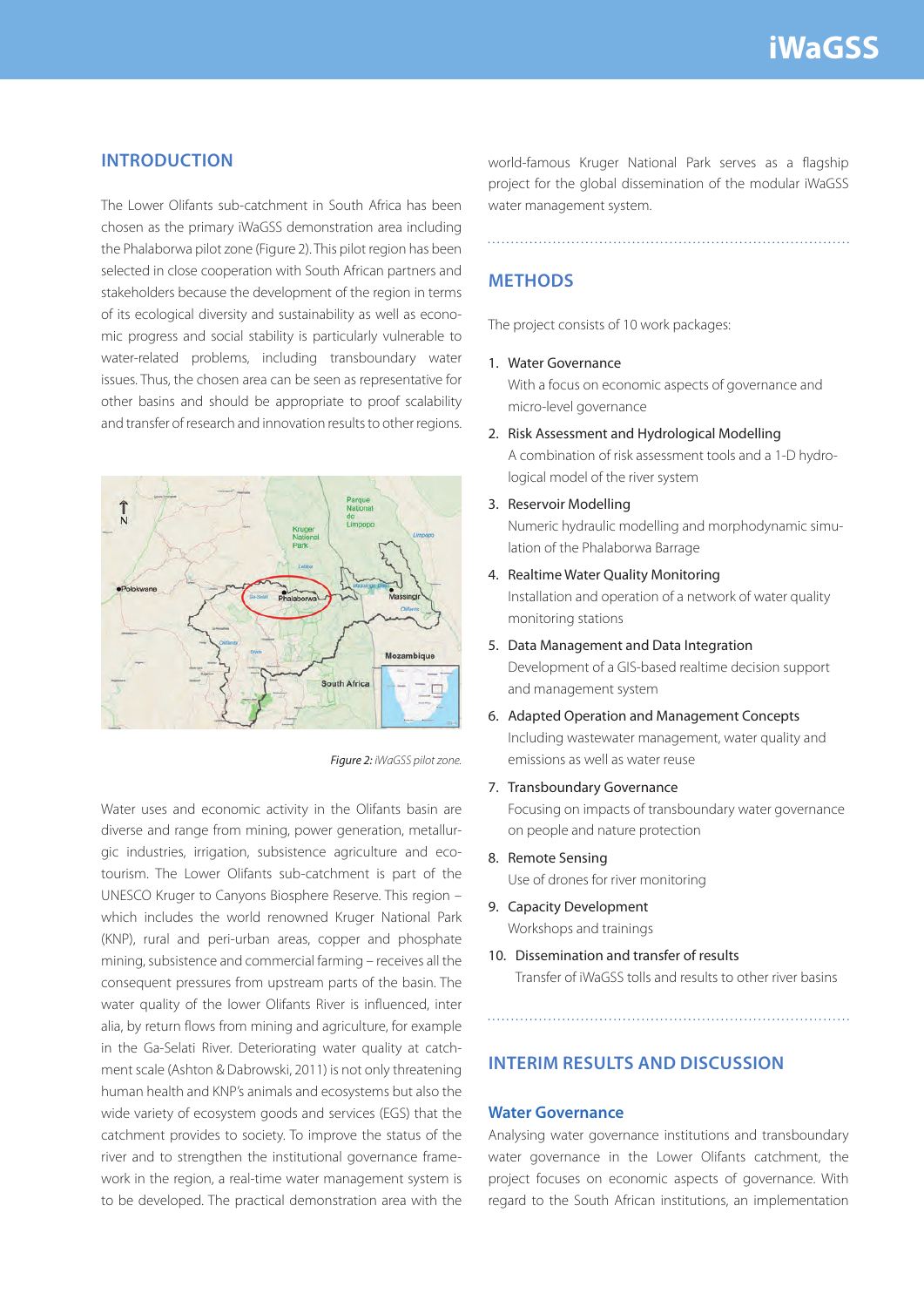gap can be identified: South Africa has established a worldwide acknowledged body of water legislation (National Water Act 1998), but is struggling with its implementation. The implementation gap between the macro level (legislation, institutional framework) and the micro level (local institutions and water management practice) leads to water crisis, deterioration of resources, collapsing infrastructure and substandard services. Informal institutions and stakeholder groups are taking over some of the administrative and management functions (cf. Pollard et al 2011). iWaGSS is now focusing on utility governance on a micro-level scale taking (financial) incentives and economic aspects into account. With regard to transboundary water governance, the main issues are the impacts of current transboundary water governance on the provisioning and non-provisioning ecosystem services in the Kruger and Limpopo national parks as well as alternative transboundary water governance approaches and their transaction costs and economic benefits.

#### **Water Quality Monitoring**

Currently, iWaGSS water quality monitoring equipment has been installed permanently at three monitoring sites (Oxford, Sawong and Cleveland) at the Olifants River upstream the KNP border. Monitoring data of these stations will give a good overview of water quality from a) upstream parts of the Olifants catchment entering Phalaborwa barrage, b) Selati and Olifants water quality at the confluence and c) Olifants water quality before reaching the KNP border and flowing into the park. The water quality monitoring stations provide a real-time online toxicity analysis as well as monitoring of pH, conductivity, redox potential and weather/climate data. A large volume sampler has been installed at the Oxford station to determine the mass of transported sediments. Additional turbidity probes have been installed at Oxford and Sawong.

#### **Field campaigns**

Additional data (including aerial pictures, river-cross sections of the Olifants and Selati River as well as some minor tributaries upstream KNP, bathymetric and sediment remobilisation studies of the Phalaborwa barrage) has been collected during several field campaigns (Figure 3) using portable equipment like drones, acoustic doppler current profiler, echosounder and several samplers.

This data will be further processed and analysed to generate for example digital surface models of the river system and to calibrate hydrological models of the Lower Olifants catchment. Grab samples of water and sediment provide additional information on several locations in the project region.

#### **Modelling**

Combining aerial pictures of a drone with ADCP data seems to be a promising approach to generate river cross sections of high quality for the hydrological modelling. This approach will be further developed by eE+E, Die Gewässer-Experten! and the South African Council for Scientific and Industrial Research (CSIR). First models of both the river system and the Phalaborwa Barrage (Figure 4) have been created which will be evaluated and further refined.

Figure 3: Field campaigns a) Sediment sampling (KIT), b) Bathymetric survey (KIT) and c) Analysing grab samples (LAR/SAEON)

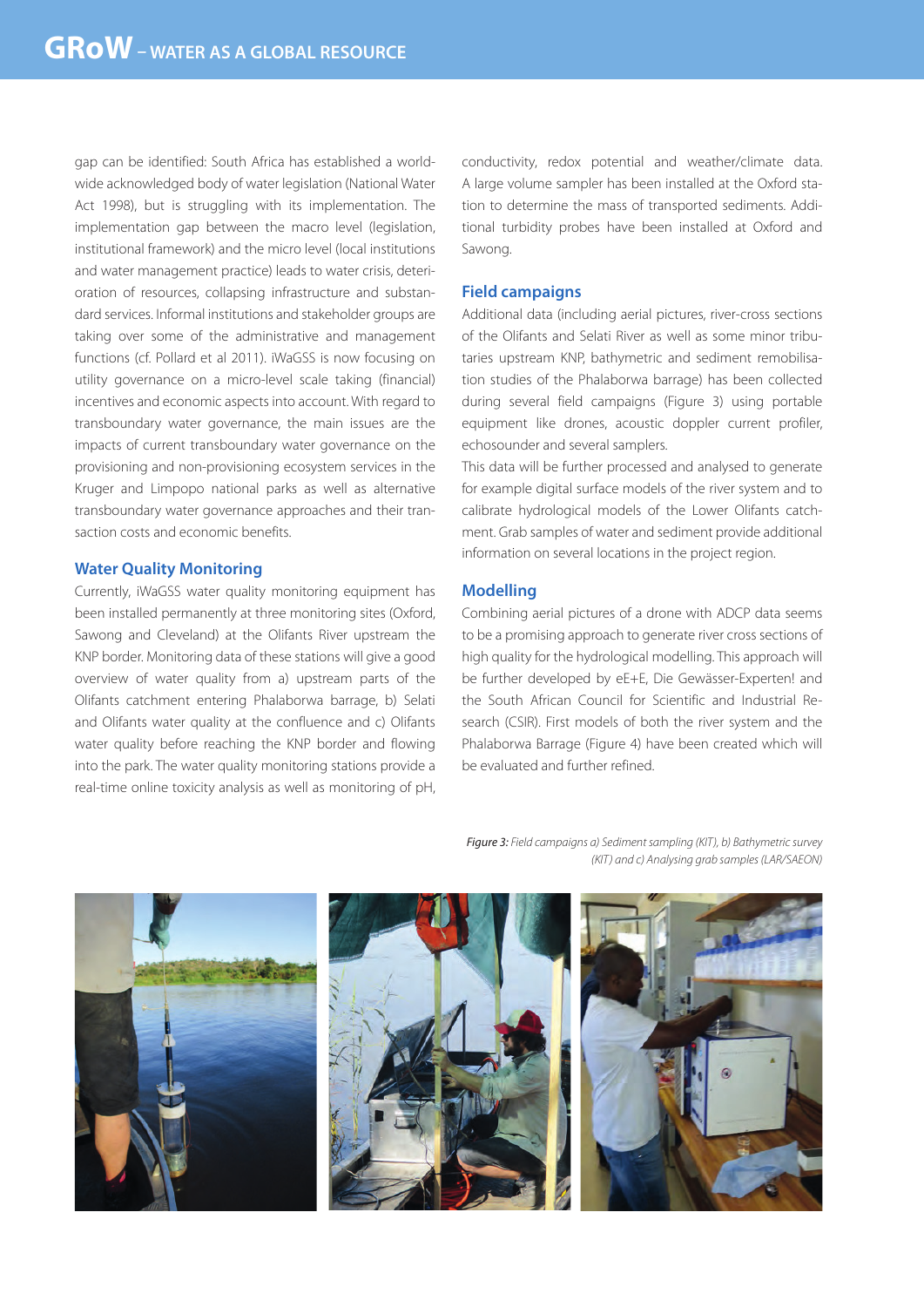# **iWaGSS**



Figure 4: Phalaborwa Barrage – topography change over time (KIT)

## **CONCLUSIONS & OUTLOOK**

The current status and first interim results have been presented and discussed with South African partners and stakeholders in October 2018. The project meets the needs of both water management institutions and water users in the region. Especially the modelling outcomes and the water quality data are expected to provide benefit for authorities and water management institutions as well as for water users and researchers. In addition, the assessment of the wastewater treatment plants and operational concepts for the water supply system including the management of the barrage are met with great interest. This is reflected by the strong support and various in-kind contributions of South African partners and stakeholders. Based on the interim modelling results of the sedimentation processes, alternative gate operations at the Phalaborwa barrage will be tested and analysed in 2019. A first transfer of the iWaGSS drone concept for river monitoring is now discussed with SANParks to generate a digital surface model of a remote river gorge at the Mozambican border. The unclear lines of responsibility and informal governance mechanisms in the water sector will be further investigated based on a case study of the provision of municipal water services including the financing mechanisms.

#### **Contact**

**Coordinator: Prof Karl-Ulrich Rudolph** IEEM gGmbH – Institute of Environmental Engineering and Management, Witten/Herdecke University  $Tel \cdot +49$  2302 91401-0 E-mail: mail@uni-wh-ieem.de Website: http://www.iwagss.com/wordpress/en/ BMBF Project ID: 02WGR1424A-H

### **LIST OF REFERENCES**

Ashton, P.J., Dabrowski, J.M. (2010). An Overview of Surface Water Quality in the Olifants River Catchment. Report to the Water Research Commission No. KV 293/11, Pretoria.

Pollard, S., du Toit, D., Biggs, H. (2011). River management under transformation: The emergence of strategic adaptive management of river systems in the Kruger National Park. Koedoe 53(2), Art. 1011.

Republic of South Africa (1998). National Water Act. Act No. 36 of 1998.